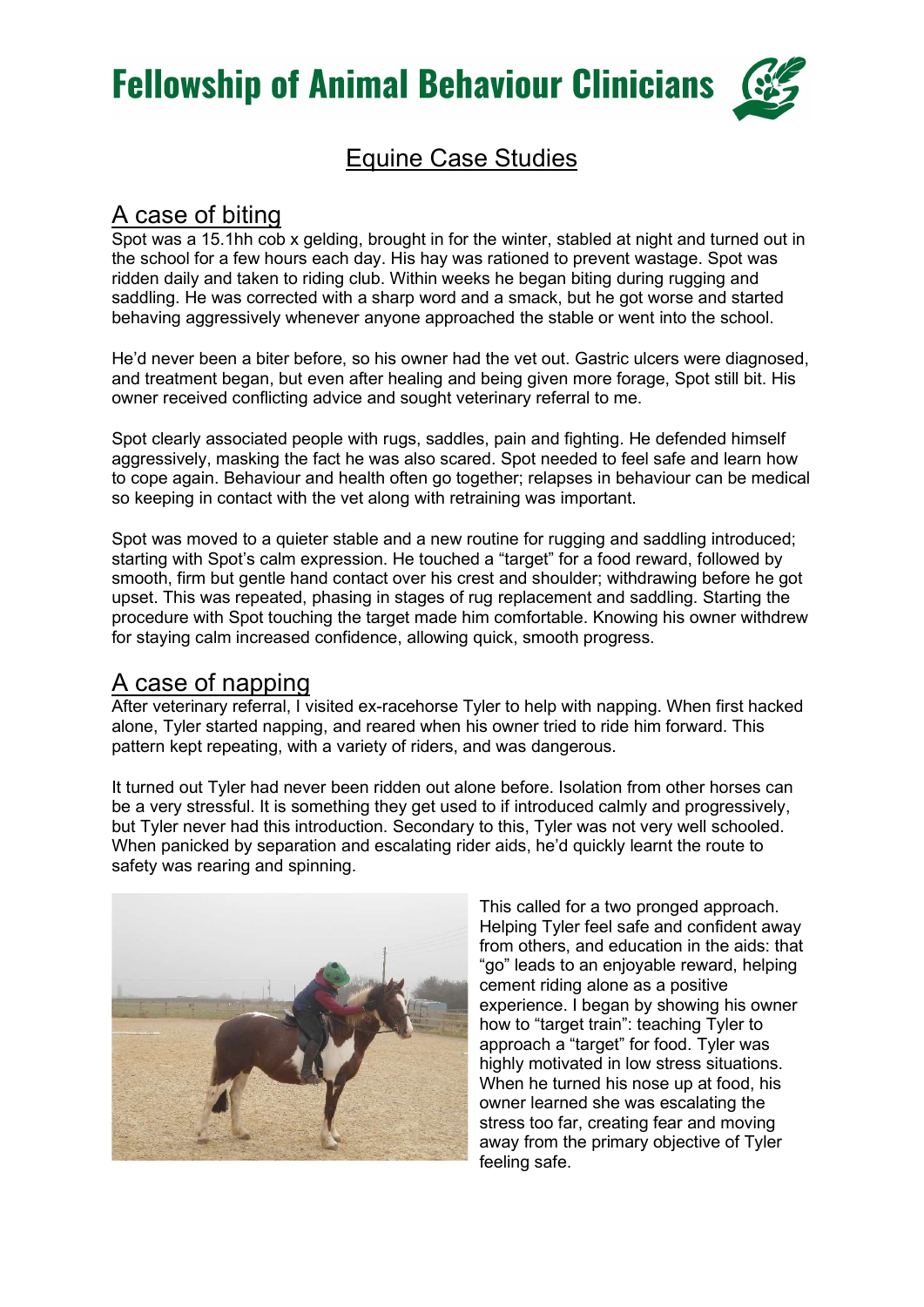

Once Tyler got targeting, he could be ridden while a helper rewarded free forward movement by popping the target out ahead. Tyler would lengthen his walk further to reach it and get his treat. The team quickly began applying their new skills out and about, progressively building Tyler up to hacking without a helper.

### A case of crib-biting

Boris's owner contacted me after an episode of colic. Boris was a crib-biter and there is increased risk of "epiploic foramen entrapment" colic in crib-biting horses. The risk increases as winter stabling progresses.

Crib-biting horses are predisposed to it through their DNA; they are literally wired differently to other horses. Crib-biting emerges when horses are subjected to intense or prolonged stress. Weaning and box-rest are the usual triggers. Once started, it rapidly becomes a habit – crib-biters are compulsive by nature and quickly form habits.

Day to day, crib-biting occurs after feeding and in response to spontaneous feelings of excitement. Stabling is highly restrictive compared to the free-ranging world the horse evolved in. Chronic frustration plus a highly significant event such as feeding combine to exacerbate crib-biting.

Boris was stabled for 16 hours a day, fed coarse mix twice a day and hay had usually run out by morning. To give Boris more meaningful and satisfying occupation I advised feeding a wider range of forage-based food, mimicking natural selective grazing. New food was sensitively introduced over 7 to 14 days, including grass chaff, different hay/haylage types and sliced root vegetables. His coarse mix was phased out and a fibre and oil based feed introduced (as per nutritionist advice). Because crib-biting is also linked to horses eating concentrate feed quickly, we slowed Boris down with a treat ball instead of a bucket.

With more natural and meaningful ways to eat, Boris started to spend less time crib-biting, reducing his risk of colic.

#### A case of not being caught

Spike was a childrens' pony, a dream apart from one thing - he wouldn't be caught. With a clean bill of health, I learned a previous owner also had these problems and was heavy handed with him.

Catching Spike made him nervy and move away. He'd been doing this for years; now a habitual emotional and behavioural response. The usual, but inconvenient solution, was to catch him in the gateway at coming in time.

I took Spike's owners to the field to work with them all. Since they found Spike's behaviour stressful, I asked them, in the moment, to stop, notice the world around them, and to smile. When they felt calmer, we went into the field.

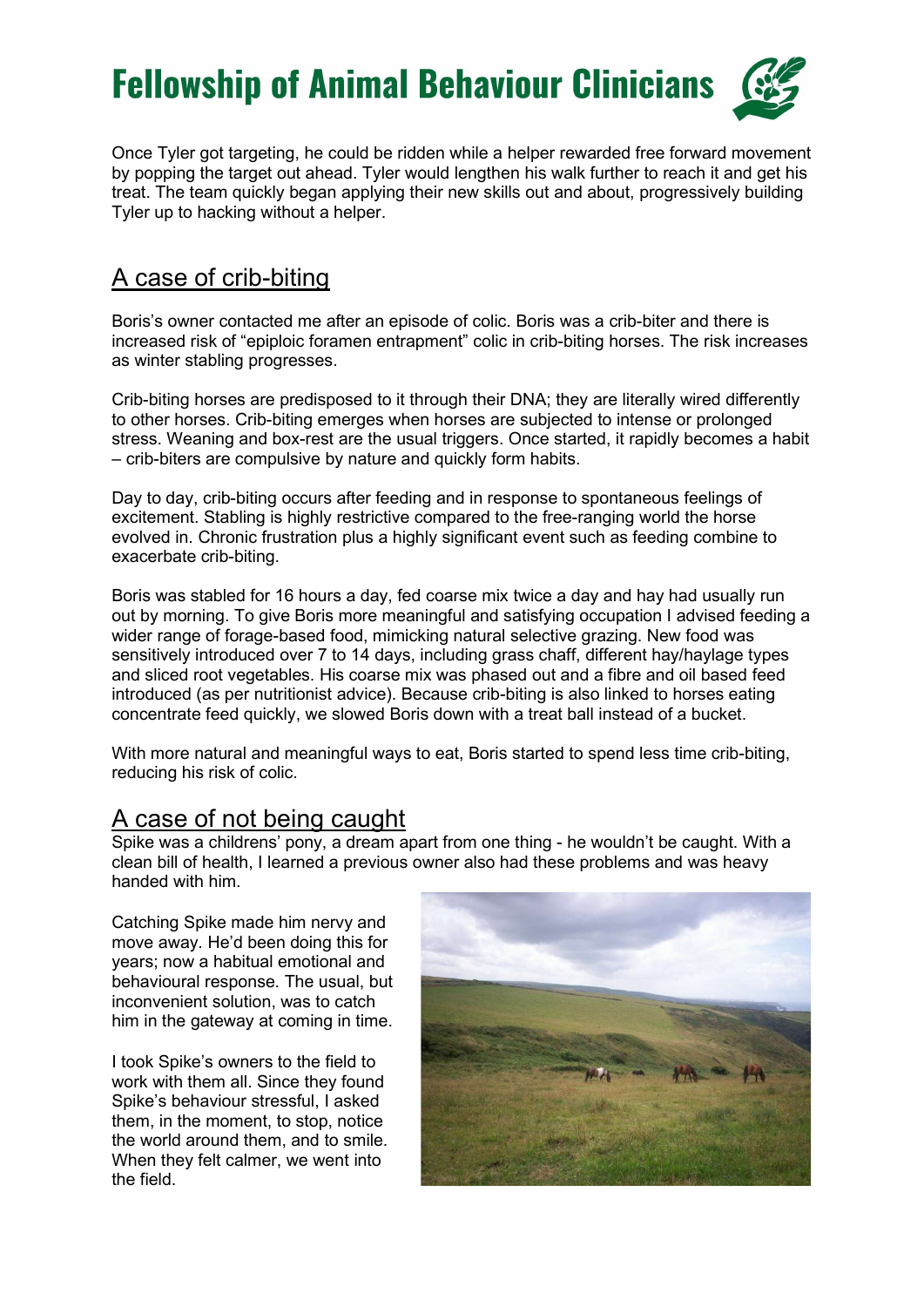The next step was to give Spike what he wanted: space, but in return for any curiosity towards us. Using my traffic light system, we approached Spike when he was still and appeared curious; stopping before he moved away; pausing if he looked away (as this is a sign of increased discomfort); and moving away when he looked at us. This broke the habit of moving off and made Spike curious.

Once close enough, we opened a packet of Polos; taking care to reward Spike's curiosity, not trick him, we gave him a Polo for his final approach. His decision, we just happened to reward it. Then we petted and haltered him (a few more Polos) while he was thinking about more attention. It helped that Spike generally liked people at other times (and also that he liked Polos).

To make the fix permanent, Spike's owners practiced the new style of two-way interaction until it became habit, teaching Spike to catch them.

## A case of fence pacing

Brandy was a 9 year old Hanoverian mare. Even though it was mid-winter and technically shouldn't have been coming into season, she was almost constantly fence pacing and "horsing". Her incessant pacing began soon after turnout; she often squatted and urinated when turning, becoming hysterical when a particular mare was taken in, pacing faster, calling and weaving at the gate. Brandy shunned the other horses.

Brandy's vet checked her, including her ovaries; she'd been labelled a "moody mare" but female hormones were not to blame. Brandy had lived a sheltered life, with only her mother, and one aged gelding for company before her owner bought her a year ago. In a bigger group, Brandy had panicked and run from the other horses. Then later, stopped running, latched onto a mare like her mum for security, and avoided all others. Over the summer she minded her own business, but as soon as winter stabling started Brandy would not settle in the field and paced to come in and escape the others as they pushed around the gate in the afternoon. She began pacing earlier and earlier as she anticipated the crowded gateway and was usually brought in first. She began "horsing" because she was just so stressed by her situation. When the other mare came in, she had no companion left that she felt safe with and her stress, and behaviour intensified.

Brandy didn't feel safe in the field but stabling her permanently was not advisable - lack of movement and exposure to polluted stable air, even in the most hygienic of stables is not healthy, and too much social stimulation would become too little. Brandy was found a different field and shelter, and an older, retired gelding - just like before. This worked, the gelding could happily stay put while Brandy was ridden.

### A case of not loading

Music was very stubborn loading. Patience and persistence loaded her, but she barged when forced. She just stretched her neck to eat occasional food lures.

Music's first introductions to travelling involved long, infrequent trips. She linked the trailer with swaying about and trying to balance. The threat of force always present in her mind, making her plant her feet. Random food made the situation more unpredictable, creating more pessimism.